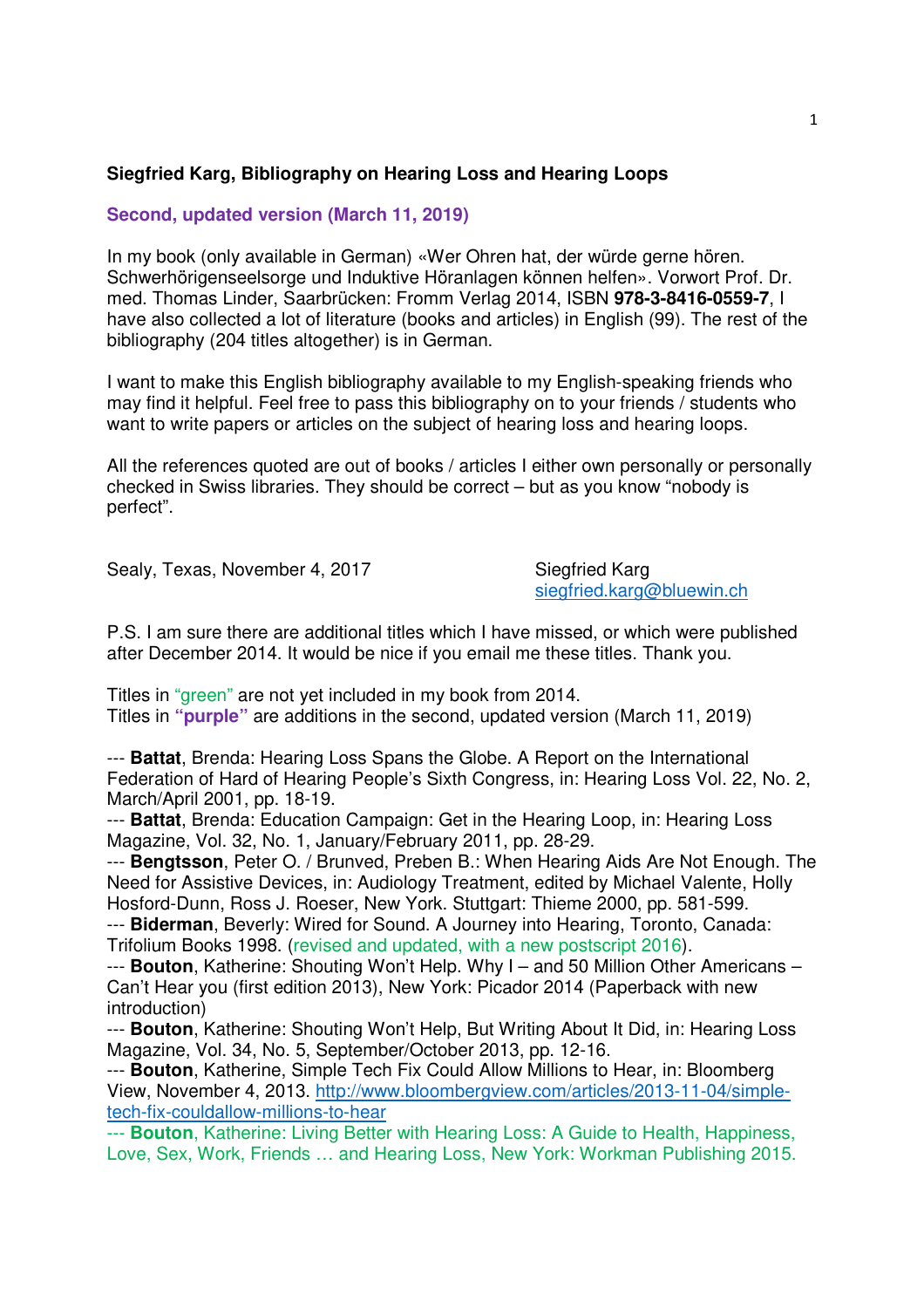--- **Bouton**, Katherine: Smart Hearing: Strategies, Skills, and Resources for Living Better with Hearing Loss, New York: River West Press 2018.

--- **Bower**, Michael Ann: Hearing Loss and Dementia. Protecting Yourself from a Misdiagnosis, in: Hearing Loss Magazine, Vol. 33, No. 1, January/February 2012, pp. 38-39.

--- **Brand**, Yves / Senn, Pascal / Kompis, Martin / Dillier, Norbert / Allum, John HJ: Cochlear implantation in children and adults in Switzerland, in: Swiss Medical Weekly. 2014;144:w13909.

--- **Crandell**, Carl C. / Smaldino, Joseph J.; Room Acoustics for Listeners with Normal-Hearing and Hearing Impairment, in: Audiology Treatment, edited by Michael Valente, Holly Hosford-Dunn, Ross J. Roeser, New York. Stuttgart: Thieme 2000, pp. 601-637.

--- **Crandell**, Carl / Smaldino, Joseph, Lewis, M. Samantha / Kreisman, Brian: Auditory Rehabilitation Technology: Improving Communication for Individuals with Hearing Loss, in: Hearing Aids: Standards, Options, and Limitations, edited by Michael Valente, second edition, New York. Stuttgart: Thieme 2002, pp. 382-410.

--- **Designing** Induction Loops, Newark U.K.: Ampetronic o.J.

--- **Dillon**, Harvey: Hearing Aids, Second Edition, Sydney: Boomerang Press / New York, Stuttgart: Thieme 2012.

--- **Droogendyk**, Bill: Breaking the 2 Meter Hearing "Bubble", in: Canadian Audiologist vol. 2 Issue 5, 2015 (downloaded 2015-09-12).

--- **Dugan**, Marcia B.: Living with Hearing Loss, Revised Edition, Washington D.C.: Gallaudet University Press 2003.

--- **Dugan**, Marcia B.: "Nothing About Us, Without Us". A Worldwide View of the Hearing Loss Community, in: Hearing Loss Magazine, Vol. 30, No. 1, January/ February 2009, pp. 28-31.

--- **Einhorn**, Richard: A Member's Response After Attending Wicked (Letter to the Editor), in: Hearing Loss Magazine, Vol. 32, No. 5, September/October 2011, p. 28.

--- **Einhorn**, Richard: No Compromise. Composing and Living to the Hilt after Hearing Loss, in: Hearing Loss Magazine, Vol. 33, No. 3, May/June 2012, pp. 10-15.

--- **Frazier**, Stephen O.: What is a Telecoil? in: Hearing Loss Magazine Vol. 31, No. 1, January/February 2010, p. 27.

--- **Frazier**, Stephen O.: Hearing Loss – the Price of War, in: Hearing Loss Magazine Vol. 31, No. 1, January/February 2010, pp. 24-27.

--- **Frazier**, Stephen O.: America's Getting in the Hearing Loop, in: Hearing Loss Magazine, Vol, 34, No. 5, September/October 2013, pp. 34-36.

--- **Get** in the Hearing Loop. A Joint Project of the Hearing Loss Association of America and the American Academy of Audiology, The Telecoil. Connecting Directly to Sound, (brochure), Bethesda, MD: HLAA 2011.

--- **Greenemeier**, Larry: Sound Approach. Loopy idea brings in speech loud and clear, in: Scientific American January 2010, p. 20.

--- **Hamlin**, Lise: Choosing and Using a Cell Phone with Your Hearing Aid or Cochlear Implant, in: Hearing Loss Magazine, Vol. 31, No. 6, November/ December 2010, pp. 22- 24.

--- **Hannan**, Gael: Hearing Aids – What the Hearing Health Care Professionals Should Tell Us! in: Hearing Loss Magazine, Vol. 33, No. 1, January/ February 2012, p. 20. --- **Hannan**, Gael: When I Say I Want Telecoils… I mean it, in: Hearing Health & Technology Matters, July 14, 2015.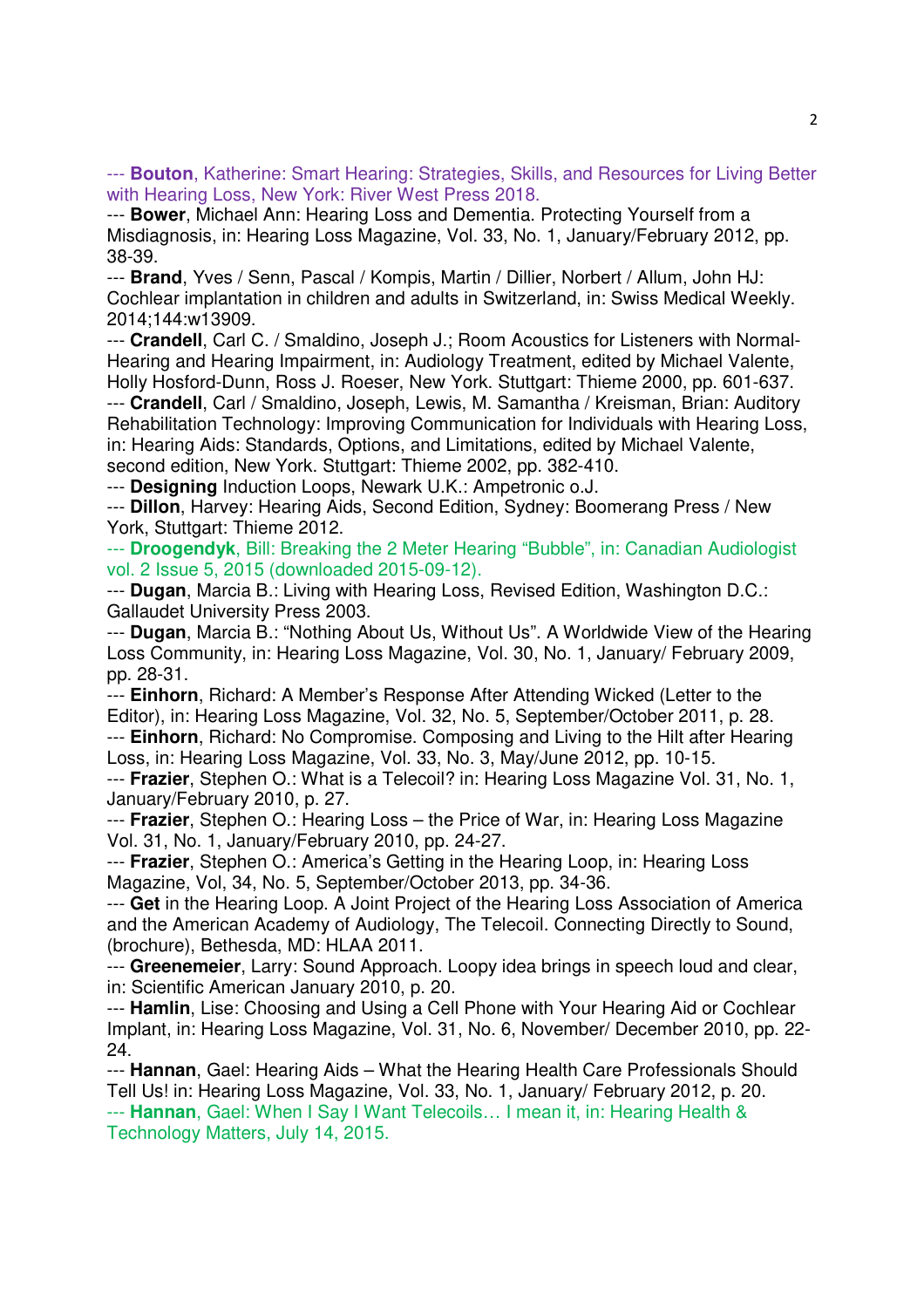--- **Hannan**, Gael: The Way I Hear It: A Life with Hearing Loss, Victoria B.C.: Friesen Press 2015.

--- **Hearing** Loss and Healthy Aging: Workshop Summary, edited by Tracy A. Lustig and Steven Olson, Washington D.C.: National Academies Press 2014.

--- **Hear** well in a noisy world. Hearing aids, hearing protection & more, in: Consumer Reports July 2009, pp. 32-37.

--- **History** of the European Federation of Hard of Hearing People, ed. By Marcel Bobeldijk and Kees Twilt, Stockholm: EFHOH 2012, pp. 9-11.

--- **Ingrao**, Brad: 21st Century Connectivity in Hearing Devices, in: Hearing Loss Magazine, Vol. 32, No. 6, November/December 2011, pp. 24-27.

--- **Ingrao**, Brad: Can You Hear Me Now? Maximizing Your Hearing on the Phone, in: Hearing Loss Magazine, Vol. 34, No. 3, May/June 2013, pp. 28-30.

--- **International Electrotechnical Commission**

IEC 60118-4:2014: Hearing aids – Part 4: Induction loop systems for hearing aid purposes – System performance requirements

IEC 62489-1:2010+AMD1:2014 CSV: Electroacoustics- Audio-frequency induction loop systems for assisted hearing – Part 1: Methods of measuring and specifying the performance of system components

IEC 62489-2:2014: Electroacoustics – Audio-frequency induction loop systems for assisted hearing – Part 2: Methods of calculating and measuring the low-frequency magnetic field emissions from the loop for assessing conformity with guidelines on limits for human exposure

IEC TR 63079:2017: Code of practice for hearing hearing-loop systems (HLS) (All published in Geneva)

--- **Johns** Hopkins, "The Telecoil" Plugging into Sound (Open Captioned) (Video 10:30) 18. June 1996.

--- **Karg**, Siegfried: See how well I can Hear! In: IFHOH Journal Vol. 20, No. 1, February 1999, pp. 10-13.

--- **Karg**, Siegfried: To Loop or not to Loop … Advanced Technology Induction Loop Systems for Hearing Aids and Cochlear Implants. Vortrag am 4. Juli 2000 am Weltkongress der Schwerhörigen in Sydney, Australien und am 13. Juli 2000 am Weltkongress der Hörgeschädigten-Pädagogen in Sydney / Australien (Manuskript) https://docs.wixstatic.com/ugd/7ab53d\_9a3166d2e1f14aeab9177cf9a7131b8a.pdf

--- **Karg**, Siegfried: Only quality controlled induction loops are fit for the future. The new international standard IEC 60118-4 for Audio-Frequency Induction

Loop Systems, PowerPoint Präsentation am Weltkongress der Hörgeschädigten-Pädagogen am 18. Juli 2005 in Maastricht / Niederlande.

https://docs.wixstatic.com/ugd/7ab53d\_b91c00179c8a4cb4b6eddcf9e7cefca7.pdf --- **Kaufmann**, Thomas; **Sterkens**, Juliëtte; **Woodgate**, John M.: Hearing Loops, The Preferred Assistive Listening Technology, (Journal of the Audio Engineering Society) JAES Volume 63 Issue 4, April 2015, pp. 298-302.

--- **Kaufmann**, Thomas: A Thing of the Past? Or a Thing of the Future, in: Canadian Audiologist, Vol. 6, Issue 1, 2019. http://www.canadianaudiologist.ca/issue/volume-6 issue-1-2019/hearing-loops-future-feature/

--- **Kelley**, Barbara: Behind the Scenes. Composer Richard Einhorn and Voices of Light, in: Hearing Loss Magazine, Vol. 33, No. 3, May/June 2012, pp. 16-18.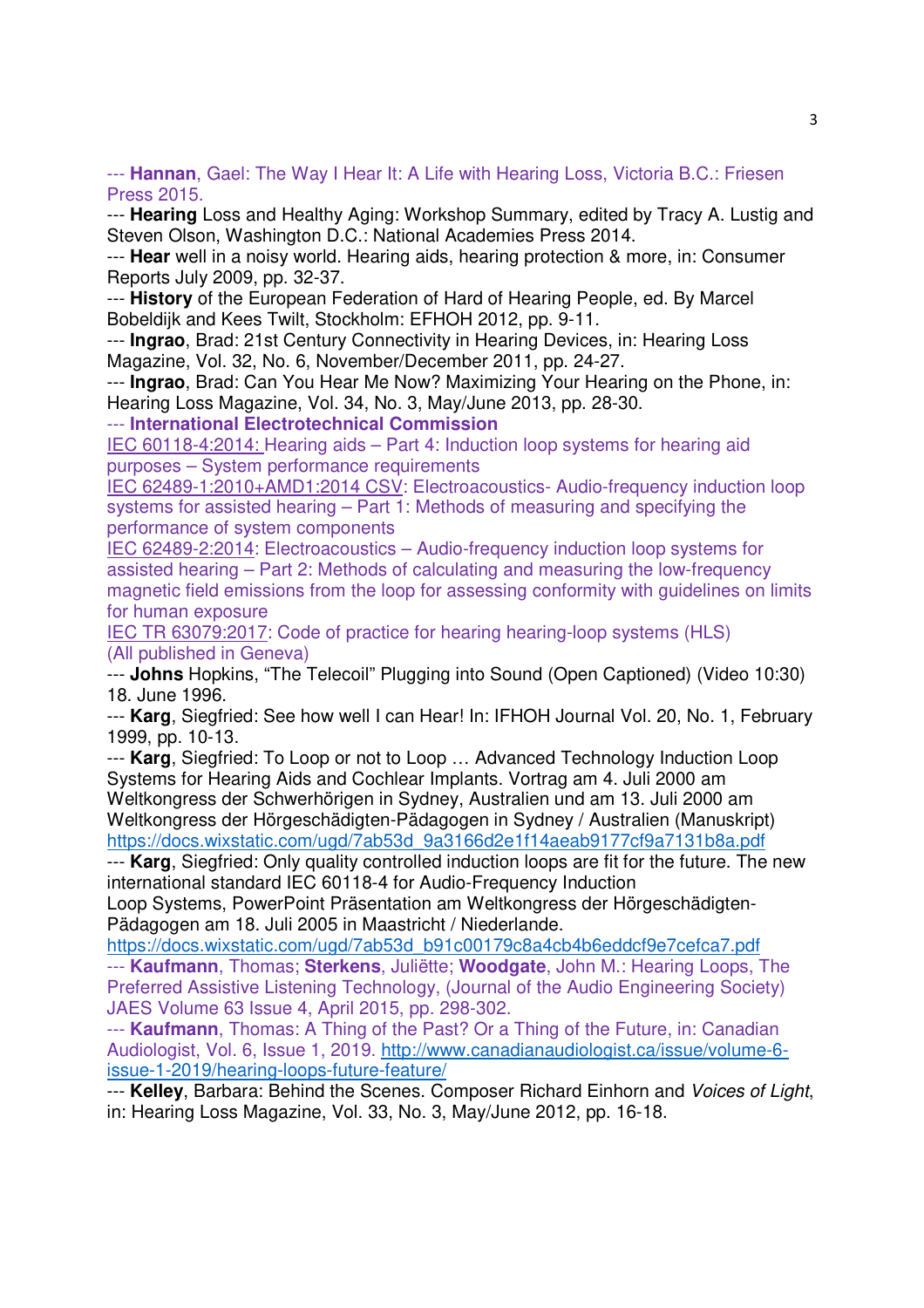--- **Kirkwood**, David H.: Search for new wireless standards worries some, in: http://hearinghealthmatters.org/hearingnewswatch/2014/hearing-industryseeks-newwireless-standard-hearing-aids-t-coil-advocates-say-fast/, April 30, 2014.

--- **Kochkin**, Sergei: Increasing hearing aid adoption through multiple environmental listening utility, in: Hearing Journal 2007, Vol. 60, No. 11, pp. 28-49.

--- **Kochkin**, Sergei, Sterkens, Juliëtte, Compton-Conley, Cynthia, Beck, Douglas L., Taylor, Brian, Kricos, Patricia, Caccavo, Mary, Holmes, Alice, Powers, Thomas A.: Consumer Perceptions of the Impact of Inductively Looped Venues on the Utility of Their

Hearing Devices, The Hearing Review, Vol 21, No 10, October 2014 pp. 16-26.

--- **Kricos**, Patricia: Looping America. One Way to Improve Accessibility for People with Hearing Loss, in: Audiology Today, September/October 2010, pp. 39-43.

--- **Kricos**, Patricia: Why the American Academy of Audiology is Onboard With the "Get in the Hearing Loop" Project, in: Hearing Loss Magazine, Vol. 32, No. 1, January/February 2011, p. 29.

--- **Kricos**, Patricia: Living Well with Hearing Loss. Professional and Consumer Collaboration for Hearing Loss Support Programs, in: Hearing Loss Magazine, Vol. 32, No. 1, May/June 2011, p. 16.

--- **Lederman**, Norman / Hendricks, Paula: Induction Loop Assistive Listening Systems, in: Communication Access for Persons with Hearing Loss. Compliance with the Americans with Disabilities Act, ed. by Mark Ross, Baltimore, Toronto, Sydney: York Press 1994, pp. 19-39.

--- **Lin**, Frank R., E. Jeffrey Metter, Richard J. O'Brien, Susan M. Resnick, Alan B. Zonderman, Luigi Ferucci, Hearing Loss and Incident Dementia, in: Archives of Neurology February 14, 2011, Vol. 68, No. 2, pp. 214-220

http://archneur.jamanetwork.com/article.aspx?articleid=802291

--- **Lin**, Frank R., Kristine Yaffe, Jin Xia, Qian-Li Xue, Tamara B. Harris, Elizabeth Purchase-Helzner, Suzanne Satterfield, Hilsa N. Ayonayon, Luigi Ferucci, Eleanor M. Simonsick, Hearing Loss and Cognitive Decline Among Older Adults, in: JAMA Internal Medicine February 25, 2013; 173(4): 10.1001.

http://www.ncbi.nlm.nih.gov/pmc/articles/PMC3869227/

--- **Lin**, Frank R., Hearing Loss in Older Adults- Who's Listening? In: JAMA March 21, 2012: 307(11): pp. 1147-1148 http://www.ncbi.nlm.nih.gov/pmc/articles/PMC3518399/

--- **MacLennan**, Karen / McKinley, Richard: Hearing Loops: The WOW Factor – Hearing Beyond 8 Feet, Webinar March 24, 2014. http://www.audiologyonline.com/audiologyceus/course/hearing-loops-wowfactor-beyond-24045

--- **MED-EL** Corporation USA, Getting Connected. A How-To Guide (Using Assistive Listening Devices), Durham, NC no year.

--- **Munsey**, Christopher: In the (hearing) loop [portrait David Myers], in: Monitor on Psychology, December 2011, pp. 59-61.

--- **Myers**, David G.: A Quiet World. Living with Hearing Loss, New Haven & London: Yale University Press 2000.

--- **Myers**, David G.: The Coming Audiocoil Revolution, in: The Hearing Review 2002.

--- **Myers**, David G. / Lederman, Norman: Heard Around the World! Hearing aid compatibility and wireless assistive devices, in: Sound & Communications, April 2006, pp. 74-81.

--- **Myers**, David G.: UK and USA: Worlds Apart for People with Hearing Loss, in: Hearing Health, Summer 2007, pp. 1-5.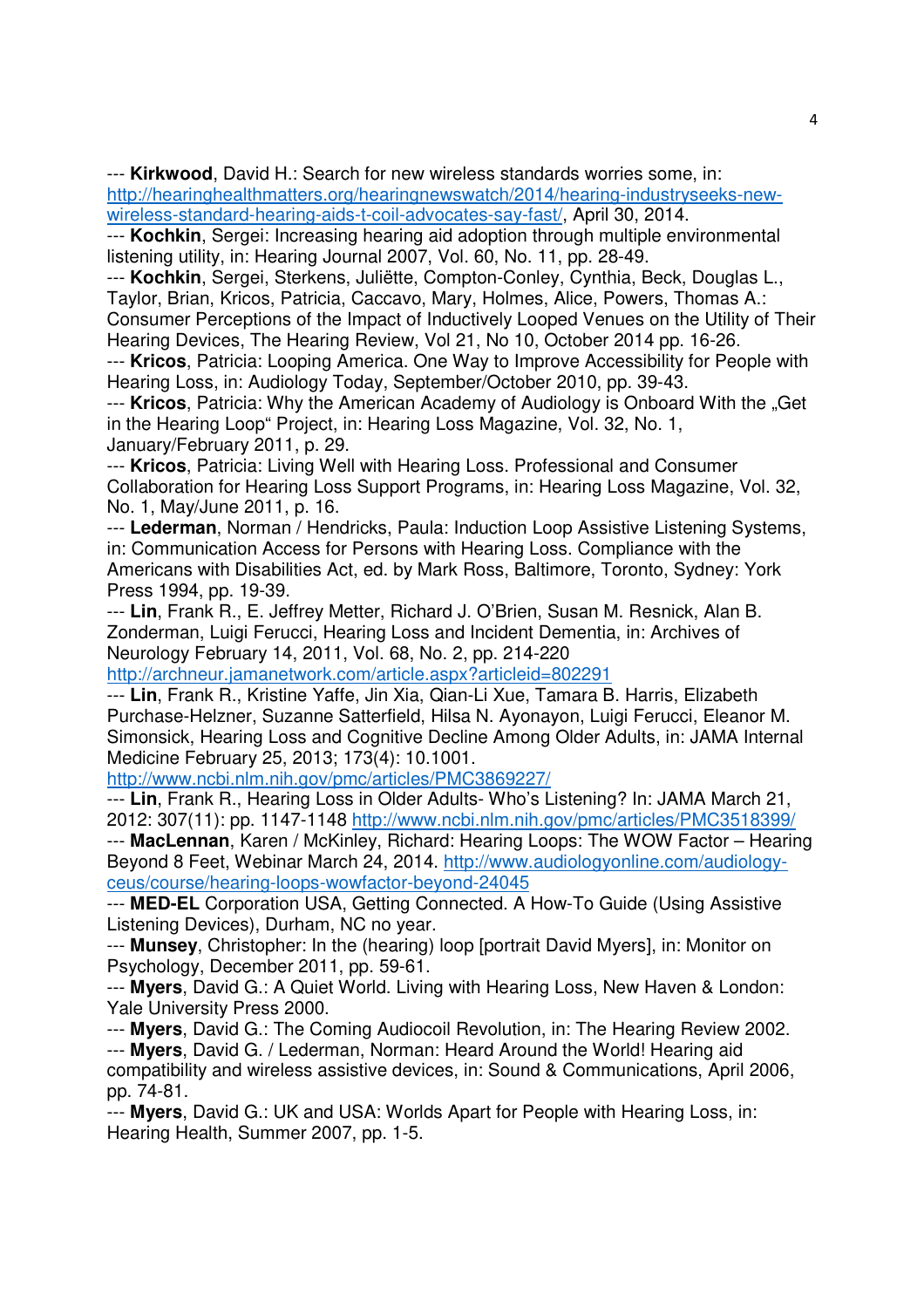--- **Myers**, David G.: We've Looped West Michigan. Could We Loop America? in: Hearing Loss Magazine, Vol. 29, No. 5, September/October 2008, pp. 18-20.

--- **Myers**, David G,: International conference advances the cause of induction loop systems, in: The Hearing Journal November 2009, Vol. 62, No. 11, p. 44.

--- **Myers**, David G.: Let's Loop America's Worship Centers, in: Technologies for Worship, May 2010, pp. 53-55. (revised 1/2014).

--- **Myers**, David G.: Progress Toward the Looping of America – and Doubled Hearing Aid Functionality, in: The Hearing Review, February 1, 2010, pp. 10-17.

--- **Myers**, David G.: Hearing Loops Conference Report: Communication Access Around the World, in: Hearing Loss Magazine Vol. 31, No. 1, January/ February 2010, pp. 21. --- **Myers**, David G.: Get in the Hearing Loop (Letter to the Editor), in: Audiology Today

March/April 2011, p. 14.

--- **Myers**, David G. / Sterkens, Juliëtte: In the Loop. Helping the growing population with hearing loss, in: Sound & Communications November 2010, pp. 76-81.

--- **Niparko**, John K. / Carver, Courtney L.: Successful Aging and Our Hearing, in: Hearing Loss Magazine, Vol. 30, No. 1, January/February 2009, pp. 12-19.

--- **Preves**, David A. / Curran, James R.: Hearing Aid Instrumentation and Procedures for Electroacoustic Testing, in: Audiology Treatment, edited by Michael Valente, Holly Hosford-Dunn, Ross J. Roeser, New York. Stuttgart: Thieme 2000, pp. 1-58.

--- **Remensnyder**, Linda S.: Used Alone, Hearing Aids Fail to Deliver, Audiology Practices Vol. 5, No. 3, August 2013, pp. 30-33.

--- **Romoff**, Arlene: Listening Closely. A Journey to Bilateral Hearing, Watertown, MA: Charlesbridge 2011.

--- **Ross**, Mark: Personal and Social Identity of Hard of Hearing People, Vortrag am Weltkongress der Schwerhörigen 1996 in Graz, Österreich (Typoscript).

--- **Ross**, Mark: When a Hearing Aid is not Enough, Paper delivered at the "World of Hearing" conference Brussels, Belgium, May 29, 1999.

http://www.hearingresearch.org/ross/hearing\_aids/when\_a\_hearing\_aid\_is\_not\_enough. php

---**Ross**, Mark: Developments in Hearing Technologies: An Overview of the Last 50 Years. PART I, in: Hearing Loss, Vol. 20, No. 6, November/December 1999, pp. 30-34. --- **Ross**, Mark: Developments in Research and Technology, in: Hearing Loss, Vol. 21, No. 6, November/December 2000, pp. 32-35.

--- **Ross**, Mark: Developments in Research and Technology, in: Hearing Loss Vol. 22, No. 2, March/April 2001, pp. 34-36.

--- **Ross**, Mark: Developments in Research and Technology, in: Hearing Loss Vol. 22, No. 4, July/August 2001, pp. 36-37.

--- **Ross**, Mark: Audibility and Useful Hearing Aid Features (Developments in Research and Technology), in: Hearing Loss Vol. 24, No. 1, January/ February 2003, pp. 32-35. --- **Ross**, Mark: Telecoils are about more than telephones, The Hearing Journal, May 2006, Vol. 59, No. 5, pp. 24-28.

--- **Ross**, Mark: TV Listening Devices in the Comfort of Your Home, in: Hearing Loss Magazine Vol. 27, No. 1, January/February 2006, pp. 30-35.

--- **Ross**, Mark: Supplement Your Hearing Aids. Hearing Assistive Technology (HAT), in: Hearing Loss Magazine, Vol. 27, No. 6, November/December 2006, pp. 18-22+24.

--- **Ross**, Mark: Reflections … On My Cochlear Implant, in: Hearing Loss Magazine, Vol. 28, No. 4, July/August 2007, pp. 14-17+30.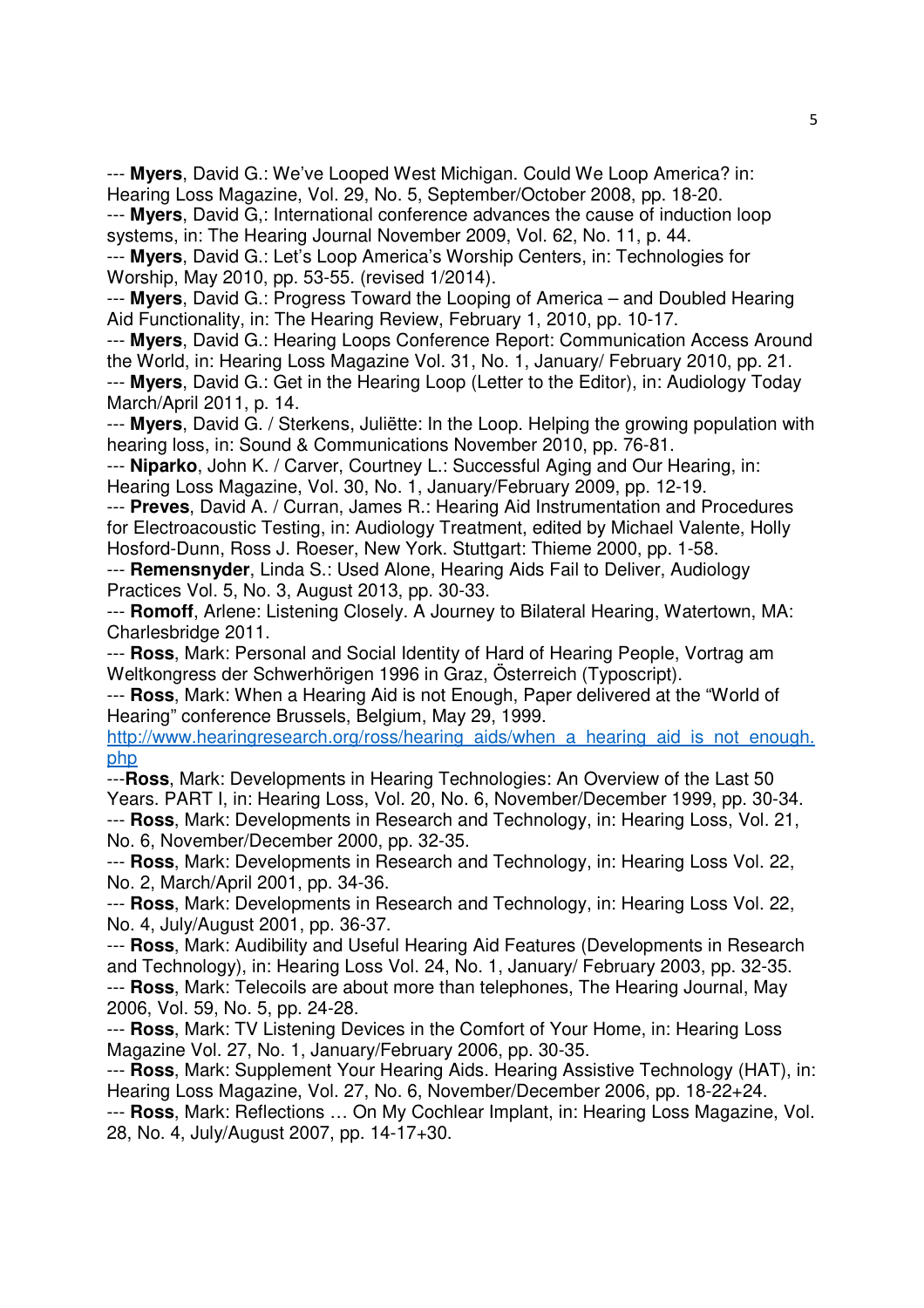--- **Ross**, Mark: Premium Digital Hearing Aids, in: Hearing Loss Magazine, Vol. 29, No. 2, March/April 2008, pp. 22-25.

--- **Ross**, Mark: Bluetooth and Hearing Aids: Ready for Prime Time? in: Hearing Loss Magazine, Vol. 29, No. 6, November/December 2008, pp. 28-30.

--- **Ross**, Mark: Environmentally Adaptive Hearing Aids. A Look at Digital Hearing Aid Features, in: Hearing Loss Magazine, Vol. 30, No. 3, May/June 2009, pp. 18-20.

--- **Ross**, Mark: The Third Ear. Personal FM Systems for Adults, in: Hearing Loss Magazine Vol. 31, No. 1, January/February 2010, pp. 16-18.

--- **Ross**, Mark: Stigma and Hearing Loss, in: Hearing Loss Magazine, Vol. 31, No. 3, May/June 2010, pp. 22-24.

--- **Ross**, Mark: From a Body Hearing Aid to the Cochlear Implant. Some Personal and Professional Reflections, in: Hearing Loss Magazine, Vol. 32, No. 4, July/August 2011, pp. 14-17.

--- **Schaub**, Arthur: Digital Hearing Aids, New York. Stuttgart: Thieme 2008. --- **Sha**, Su-Hua / Schacht, Jochen: Drug-Induced Hearing Loss: How It Can Be

Prevented, in: Hearing Loss, Vol. 19, No. 3, May/June 1998, pp. 14-18.

--- **Shaw**, Gina: A Surge in Hearing Loops Gives Hearing-Impaired Front Row Seats, in: The Hearing Journal, September 2012, Vol. 65, No 9, pp. 14-17.

--- **Snyder**, Michael: Cutting the Phone Cord for the Hearing Loss Community, in: Hearing Loss Magazine, Vol. 30, No. 1, January/February 2009, pp. 24-26.

--- **Sorkin**, Donna L.: Developing an Identity for People with Hearing Loss,

Keynote Address before the International Federation of Hard of Hearing People, August 9, 1996, Graz, Austria (Typoscript)

--- **Staab**, Wayne; **Hannan**, Gael et al.: Batteries for Hearing Devices (Hearing Health Matters eBooks), Kindle Edition, 2017.

--- **Sterkens**, Juliëtte: Are we missing an incredible opportunity to help our patients hear – and to grow our industry? in: The Hearing Review February 2010, p. 14.

--- **Sterkens**, Juliëtte: Roadmap to a Looped Community, in: Audiology Today May/June 2014, pp. 26-31.

--- **Sterkens**, Juliëtte: Hearing Loop Technology. Hear in Places Where Hearing Devices Alone Are Unable to Deliver, in: Volta Voices Sep/Oct 2014, pp. 18-21.

--- **Sterkens**, Juliëtte: Hearing Loop – the Preferred Large Area Assistive Listening System: Here's Why, in: Canadian Audiologist, Vol. 6, Issue 1, 2019.

http://www.canadianaudiologist.ca/issue/volume-6-issue-1-2019/hearing-loop-largearea-system-feature/

--- **Stoifl**, Manfred: Why the Hearing Impaired do not Use Hearing Instruments, in: Jun-Ichi Suzuki, Takeo Kobayashi, Keijiro Koga, Hearing Impairment. An Invisible Disability. How You Can Live With a Hearing Impairment, Tokyo Berlin Heidelberg New York 2004, pp. 202-206.

--- **Thompson**, Stephen C.: Microphone, Telecoil, and Receiver Options: Past, Present, and Future, in: Hearing Aids: Standards, Options, and Limitations, edited by Michael Valente, second edition, New York. Stuttgart: Thieme 2002, pp. 64-100.

--- **Tierney**, John: A Hearing Aid that cuts out all the Clatter, in: The New York Times, October 24, 2011. p. A14.

--- **Torres**, Amy: Arizona T-Coil Law a First, in: Hearing Health, Summer 2007, p. 5.

--- **Trychin**, Sam: Why Don't People Who Need Hearing Aids Get Them? in: Hearing Loss, Vol. 22, No. 3, May/June 2001, pp. 15-19.